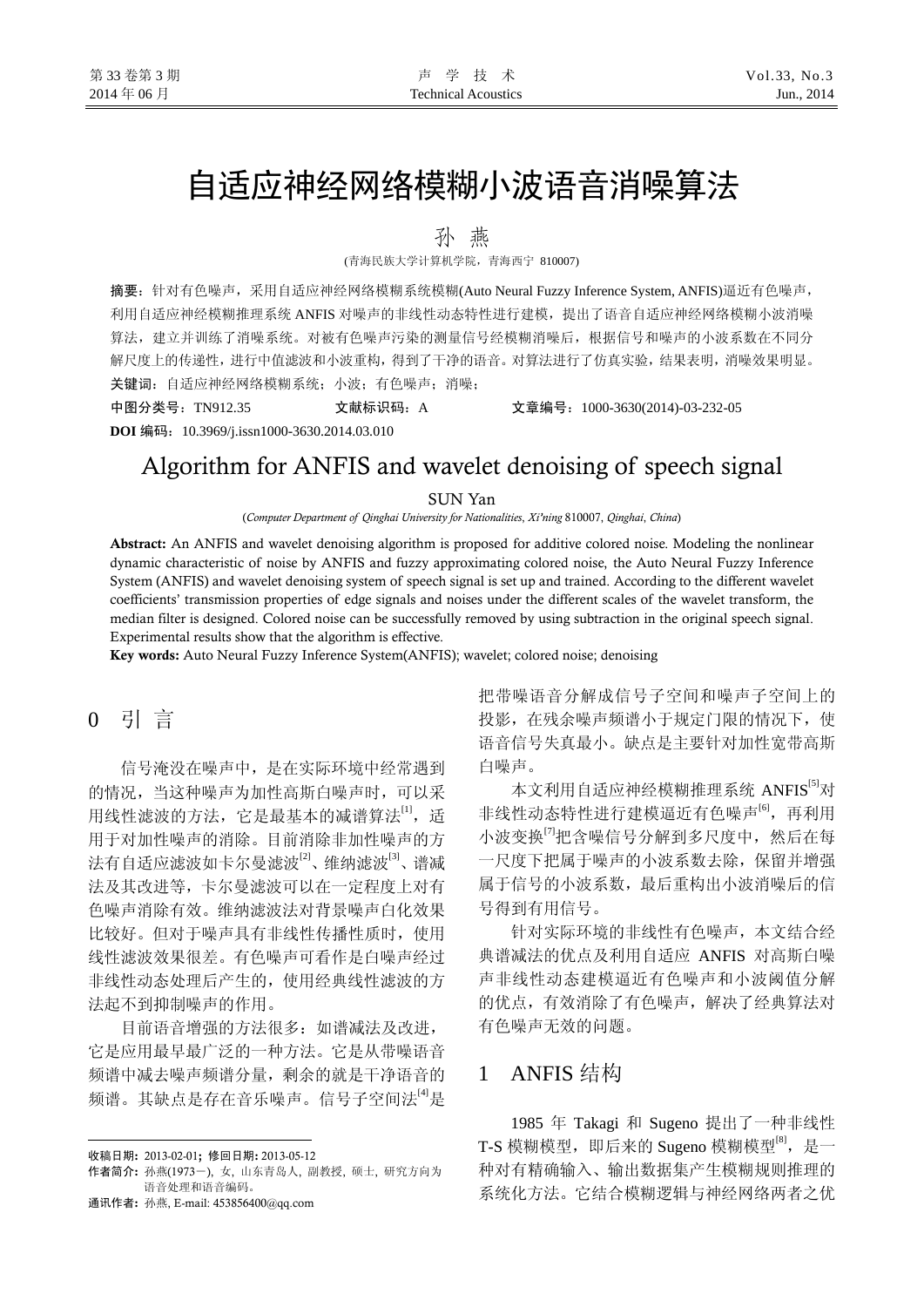势,改善了传统模糊控制设计中必须人为调整隶属 度函数以减小误差的不足,采用混合学习算法调整 前提参数和结论参数,自动产生模糊规则。后来, Tang Roger 提出与一阶 Sugeno 模糊模型功能等同 的基于自适应神经网络的模糊推理系统(ANFIS)<sup>[8,9]</sup> 用来实现 Sugeno 模糊模型的学习过程。该网络是 一个多层前馈网络[10,11],结构如图 1 所示。



Fig.1 Equivalent ANFIS network of Sugeno Fuzzy system

由图 1 可见, 网络共有 5 层, 各层功能如下:

第1层: A<sub>i</sub>和 B<sub>i</sub> 为输入变量的模糊子集, 该层 节点的激活函数代表模糊变量的隶属函数,该层的 输出代表模糊化结果,即隶属度,其中一个节点的 传递函数可以表示为:

$$
O_{1,i} = f_{xi}(x), \qquad i=1,2
$$
  
\n
$$
O_{1,i} = f_{y(i-2)}(y), \qquad i=3,4
$$
 (1)

其中:  $O_{1}$ ,  $O_{1}$ , 是节点的传递函数, 具体的函数关 系由  $f(x)$  表示, 通常采用钟形隶属度函数, 也是这 层的隶属度。

第 2 层: 将模糊化得到的隶属度两两相乘, 该 层的输出代表着模糊规则的强度或适用度。

$$
O_{2,i} = w_i = f_{xi}(x) f_{yi}(y), \qquad i = 1, 2 \tag{2}
$$

其中用 *w* 表示上一层的隶属度。

第 3 层: 将各条规则的适用度归一化:

$$
O_{3,i} = \overline{w}_i = \frac{w_i}{w_1 + w_2}, \qquad i = 1, 2
$$
 (3)

第 4 层: 计算每条规则的结论:

$$
z_i = p_i x + q_i y + r_i, \qquad i = 1, 2 \tag{4}
$$

其中参数 p<sub>i</sub>、q<sub>i</sub>、r; 是经过系统的大量的输入输出 数据,由递推最小二乘估计法确定。

第 5 层:计算所有规则的输出之和,即系统输 出:

$$
z = \overline{w}_1 z_1 + \overline{w}_2 z_2 \tag{5}
$$

在这一网络中,第 4 层包含了参数 等, *i i pqr* 、 、 *i*由递推最小二乘估计法确定。通过反向学习的最大 梯度法,返回误差变化率以更新前提参数即中心和 宽度.在改变这些参数的过程中,各种对应 A*<sup>i</sup>* 和

B*<sup>i</sup>* 的适当的钟型隶属函数也就出现了,由于前提参 数与结论参数已经解耦,这里采用 RBF 网络算法, 学习的速度快。

## 2 自适应神经网络模糊小波消噪原理

自适应神经网络[12]模糊小波消噪原理见图 2。



Fig.2 Principle diagram of ANFIS and wavelet

图中原始语音信号为 $s(k)$ , 高斯白噪声为 $c(k)$ ,  $c(k)$  经过非线性变换函数  $H(z)$ 后为有色噪声  $z(k)$ , ( ) 它是高斯白噪声的延迟和变形,不可测量,即 *z k* = *f*(c(k), c(k−1), c(k−2),…), 其中, 函数 *f* 是未知和非 量信号 m(k) 是原始语音信号与有色噪声的叠加。 线性的,而且其频率范围往往与测量信号的频率范 围重叠,所以线性频率滤波去除噪声是无法实现 的;噪声估计是由 ANFIS 系统模糊逼近实现的;测

自适应神经网络模糊小波消噪是将高斯白噪 声与其延迟和测量信号作为系统训练集,通过 ANFIS 系统模糊逼近测量信号中的有色噪声,从被 有色噪声污染的测量信号中减去逼近的噪声,再经 过小波的低通滤波将高频噪声滤除得到干净的语 音信号。

#### 2.1 ANFIS 噪声估计

用 ANFIS 网络逼近有色噪声时,网络的输入为 高斯白噪声 c(k) 和 c(k-1), 并且每个变量采用钟形 隶属函数,输出样本本应该为有色噪声,但是实际 上不能直接得到它, 这里可以用测量信号:  $m(k)$ = *s*(*k*)+ *f*(*c*(*k*), *c*(*k*−1)) 来代替。

有色噪声为白噪声通过下列非线性函数后产 生:

$$
H(z) = f(c(k), c(k-1)) = \frac{4\cos(c(k)) \cdot c(k-1)}{1 + c(k-1)^2} \tag{6}
$$

仿真实验非线性函数特性曲线就是由这个函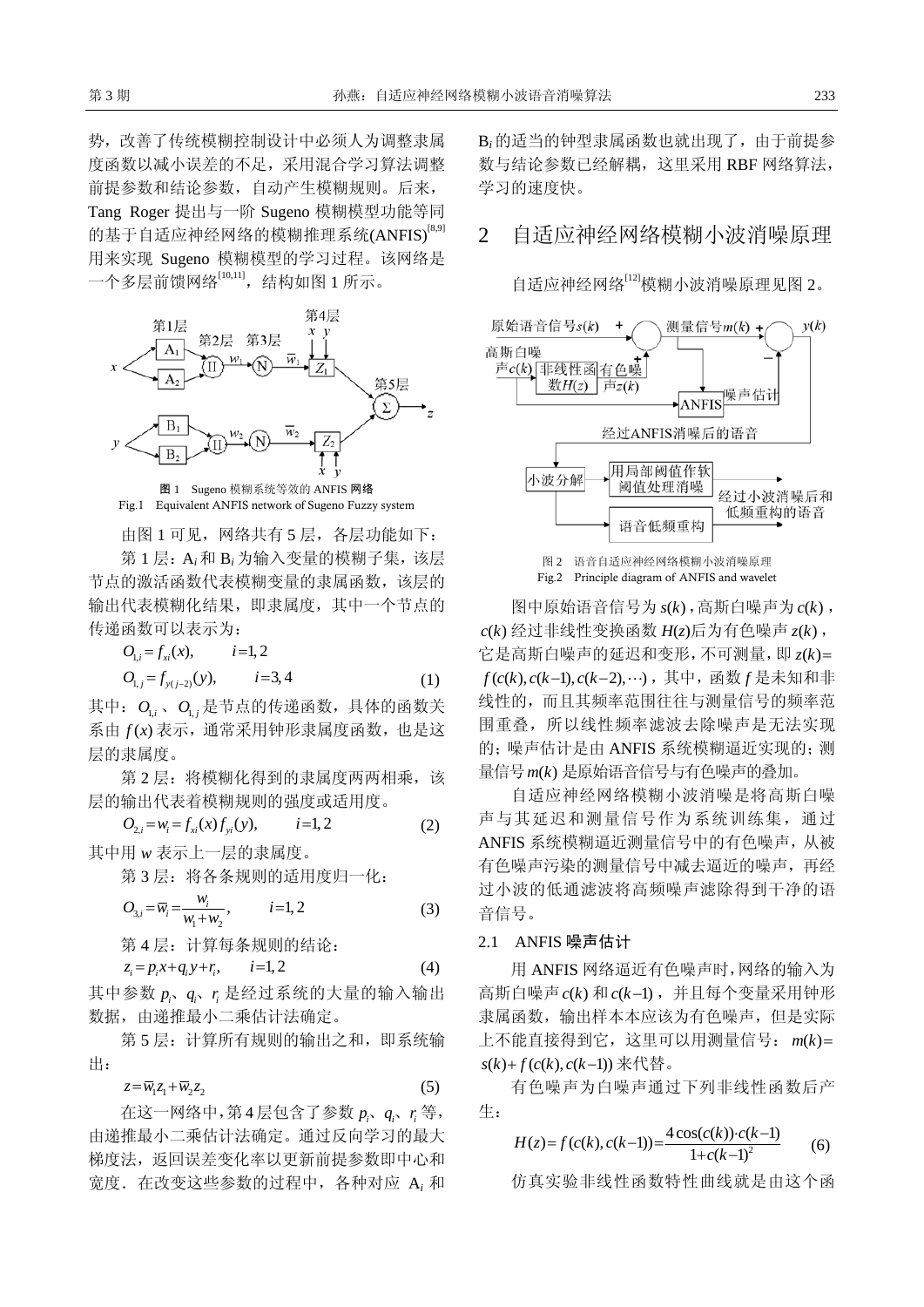数构造得出的,如图 4 所示。

ANFIS 的输出即可作为  $z(k)$  的估计值  $\hat{z}(k)$ , 而 ANFIS 的训练应使下面的误差最小:

$$
e^{2}(k)=||d(k)-\hat{z}(k)||^{2} = ||s(k)+z(k)-\hat{z}(k)||^{2} =
$$

$$
\left\|s(k)+z(k)-\hat{f}(c(k),c(k-1),c(k-2),\ldots)\right\|^2\qquad(7)
$$

 $\overline{2}$ 

其中 ˆ *f* 就是由 ANFIS 产生的非线性函数的逼近。 将式(7)展开,得到

$$
e^{2}(k) = ||s(k)||^{2} + ||z(k) - \hat{z}(k)||^{2} +
$$
  
2s(k)z(k) - 2s(k)\hat{z}(k) (8)

对式(8)两边取期望,并注意到 *s*( ) *k* 的期望为 0、

$$
s(k) \stackrel{1}{\Rightarrow} c(k) \stackrel{1}{\Rightarrow} f(k) \stackrel{1}{\Rightarrow} f(k) \stackrel{1}{\Rightarrow} f(k) \stackrel{1}{\Rightarrow} f(k) \stackrel{1}{\Rightarrow} f(k) = E(e^2) = E(s^2) + E[(z - \hat{z})^2]
$$
(9)

因此, 使 E(e<sup>2</sup>)最小, 等价于使 E[(z−*ż*)<sup>2</sup>]最小, 即将  $\hat{z}(k)$  尽可能接近  $z(k)$  。换句话说, ANFIS 提供 的函数 ˆ *f* 将以期望最小均方误差逼近实际的噪声 传输函数  $H(z)^{[8]}$ ,从而得到噪声估计,实际仿真实 验中,用公式(6)构造非线性噪声加到原始语音作为 测量语音信号,ANFIS 系统将噪声和噪声的延迟及 测量语音信号作为训练集,从而完成噪声非线性特 性的神经网络模糊建模,ANFIS 系统利用训练后的 神经网络模糊系统对噪声信号在测量信号结果中 产生的影响进行估计,最终实际测量信号减去由 ANFIS 系统逼近的有色噪声,得到消躁后的语音。

#### 2.2 小波阈值

小波消噪原理是将含噪信号在各尺度上进行 小波分解,设定一个阈值,幅值低于该阈值的小波 系数置为 0,高于该阈值的小波系数或者完全保留, 最后将处理后获得的小波系数用逆小波变换进行 重构,得到去噪后的信号。阈值去噪中,阈值函数 体现了对超过和低于阈值的小波系数不同处理策 略,是阈值去噪中关键的一步。

设 v 表示小波系数, T 为给定阈值, sgn(·)为符 号函数,常见的阈值函数有:

$$
\begin{aligned}\n\text{quad} &\text{[} \mathbb{B} \text{]}\n&\text{[} \mathbb{B} \text{]}\n\text{[} \mathbb{B} \text{]}\n\text{[} \mathbb{B} \text{]}\n\text{[} \mathbb{B} \text{]}\n\text{[} \mathbb{B} \text{]}\n\text{[} \mathbb{B} \text{]}\n\text{[} \mathbb{B} \text{]}\n\text{[} \mathbb{B} \text{]}\n\text{[} \mathbb{B} \text{]}\n\text{[} \mathbb{B} \text{]}\n\text{[} \mathbb{B} \text{]}\n\text{[} \mathbb{B} \text{]}\n\text{[} \mathbb{B} \text{]}\n\text{[} \mathbb{B} \text{]}\n\text{[} \mathbb{B} \text{]}\n\text{[} \mathbb{B} \text{]}\n\text{[} \mathbb{B} \text{]}\n\text{[} \mathbb{B} \text{]}\n\text{[} \mathbb{B} \text{]}\n\text{[} \mathbb{B} \text{]}\n\text{[} \mathbb{B} \text{]}\n\text{[} \mathbb{B} \text{]}\n\text{[} \mathbb{B} \text{]}\n\text{[} \mathbb{B} \text{]}\n\text{[} \mathbb{B} \text{]}\n\text{[} \mathbb{B} \text{]}\n\text{[} \mathbb{B} \text{]}\n\text{[} \mathbb{B} \text{]}\n\text{[} \mathbb{B} \text{]}\n\text{[} \mathbb{B} \text{]}\n\text{[} \mathbb{B} \text{]}\n\text{[} \mathbb{B} \text{]}\n\text{[} \mathbb{B} \text{]}\n\text{[} \mathbb{B} \text{]}\n\text{[} \mathbb{B} \text{]}\n\text{[} \mathbb{B} \text{]}\n\text{[} \mathbb{B} \text{]}\n\text{[} \mathbb{B} \text{]}\n\text{[} \mathbb{B} \text{]}\n\text{[} \mathbb{B} \text{]}\n\text{[} \mathbb{B} \text{]}\n\text{[} \mathbb{B} \text{]}\n\text{[} \mathbb{B} \text{
$$

$$
v_{\text{new}} = \begin{cases} \text{sgn}(v)(|v|-T), & |v| \ge T \\ 0, & |v| < T \end{cases}
$$
(11)

3 算法仿真实验

在实验室环境下录制语音文件。所录语音为 8 kHz 采样率、8 bit 量化、线性 PCM 编码的数字语

音;实验仿真结果如图 3~10 所示。图 3 是原始语 音及频谱。图 4 是非线性函数的特性曲线,由式(6) 构造得出。图 5 是测量语音信号与频谱,从图 5 中 根本无法看出任何的语音信息。图 6 是有色噪声的 估计, 其频率范围与测量信号频率范围重叠。图 7 是经过非线性变换后的噪声信号和频谱。从图 8 可 以看出被有色噪声污染的测量信号经过 ANFIS 系





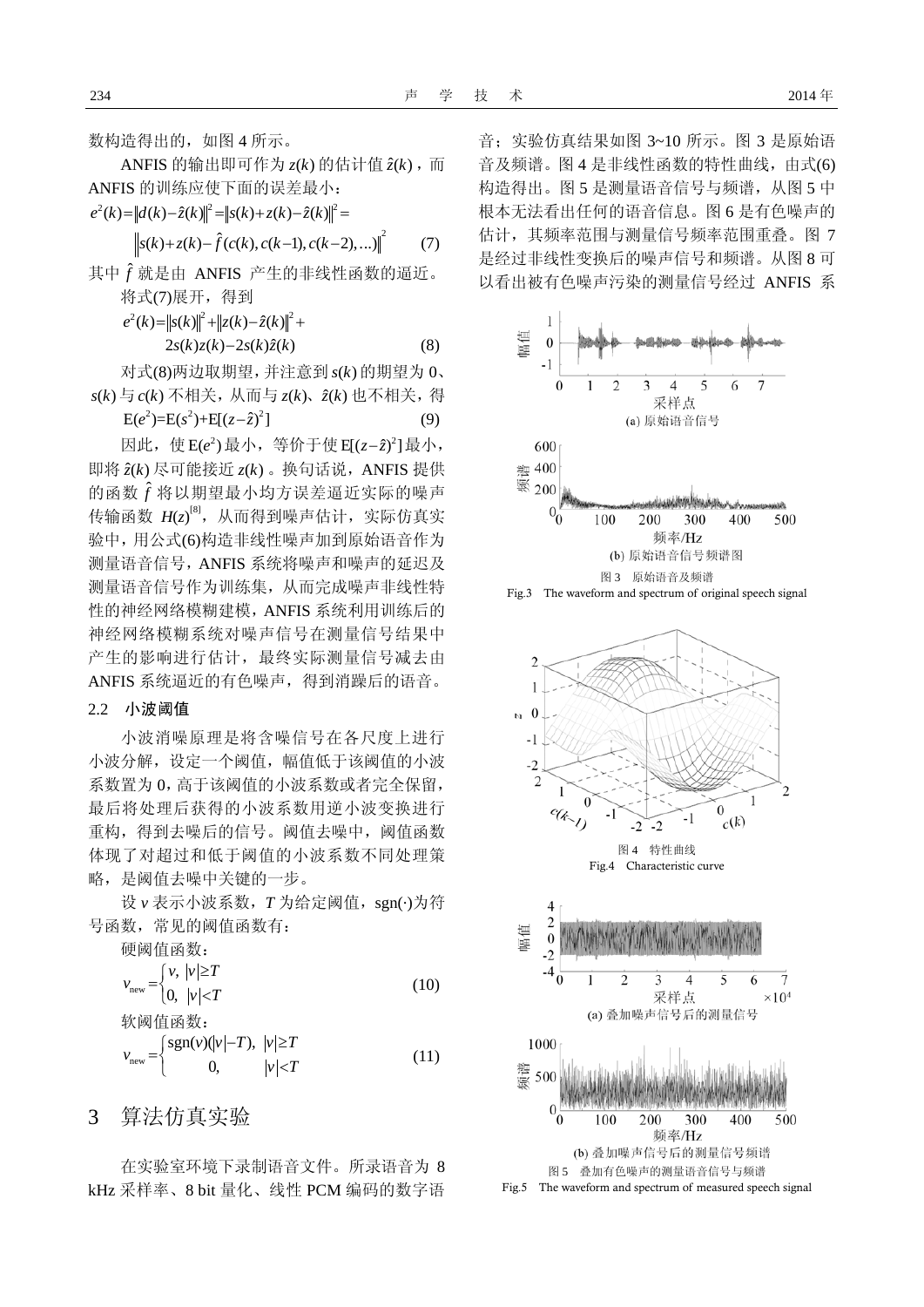

统消噪后,可明显分辨出语音信号。图 9 是经过小 波消噪后的语音,消噪效果进一步优化。图 10 是 被有色噪声污染后经过维纳滤波消噪后的语音,可 见消噪效果不好,基本得不到语音信号,语音信号



还是被淹没在噪声中。从图 8、9 与图 10 的对比可 见,其中信噪比为 *SNR*=50,采用自适应神经网络 模糊信号和小波消噪算法对于去除有色噪声是有 效的。图 11 是上述方法在 SNR=3 时的比较, 虽然 从波形上还是有噪声,但是播放时得到清晰可辨 的语音,可见该算法在低信噪比下也是有效的。